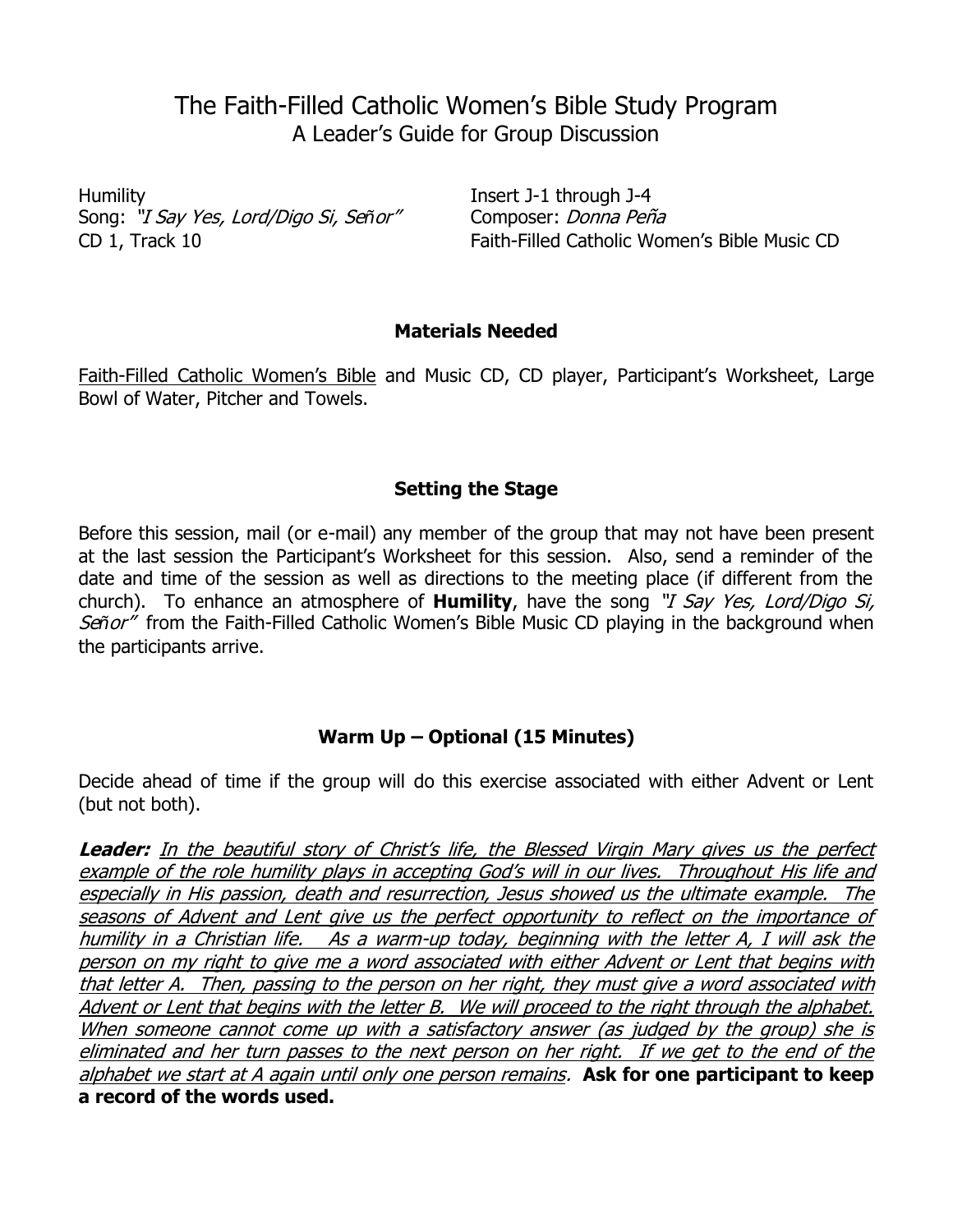## **Opening Discussion (15 minutes)**

Ask for a volunteer to read the **Plan and Purpose** article on insert page J-1. After some silent reflection, discuss the following questions as a group: What is humility? Is humility praised in our society? Give some examples. Do you ever feel under pressure to keep your relationship with God a secret? Give an example of how we can demonstrate that we believe God is the source of everything in our lives?

#### **Spiritual Awakening - Opening Prayer**

Have the participants pray together the **Prayer** at the top of insert page J-2.

#### **Spiritual Awakening - Recognizing (10 minutes)**

Ask for volunteers to read aloud each of the Scripture passages in the **Recognizing** section of **Spiritual Awakening** on insert page J-2. Remind the participants that each reader will pause for a few seconds of silence after each passage to allow anyone to offer any spontaneous thought, prayer, praise or thanksgiving that this Scripture might inspire. After the final Scripture is read, ask the group, "What else do these Scriptures teach us about **Humility**?" Share and discuss any responses.

#### **Spiritual Awakening - Reflecting (20 minutes)**

Read as a group **Mark 9:33-37 (Page 86 NT)**. After a pause, have each participant share with the group one time in her life when the Lord taught her a lesson in humility. Discuss as a group the phenomenon of "needing to be first" in our society. Where does this come from? What role does the virtue of humility have in combating this temptation? Discuss how "keeping up with the Joneses" can be prideful. Invite the participants to share about a time when they took credit for a success that was truly God's success through them.

#### **Group Prayer (5 minutes)**

**Leader:** Asking the intercession of St. Rita who prayerfully bore a painful mark of faith in humble service to the Lord, let us offer our intentions as we pray the Prayer to St. Rita at the bottom of insert page J-3. **Remind the participants that they will be entering their individual intentions one at a time at the appropriate spot in the prayer.**